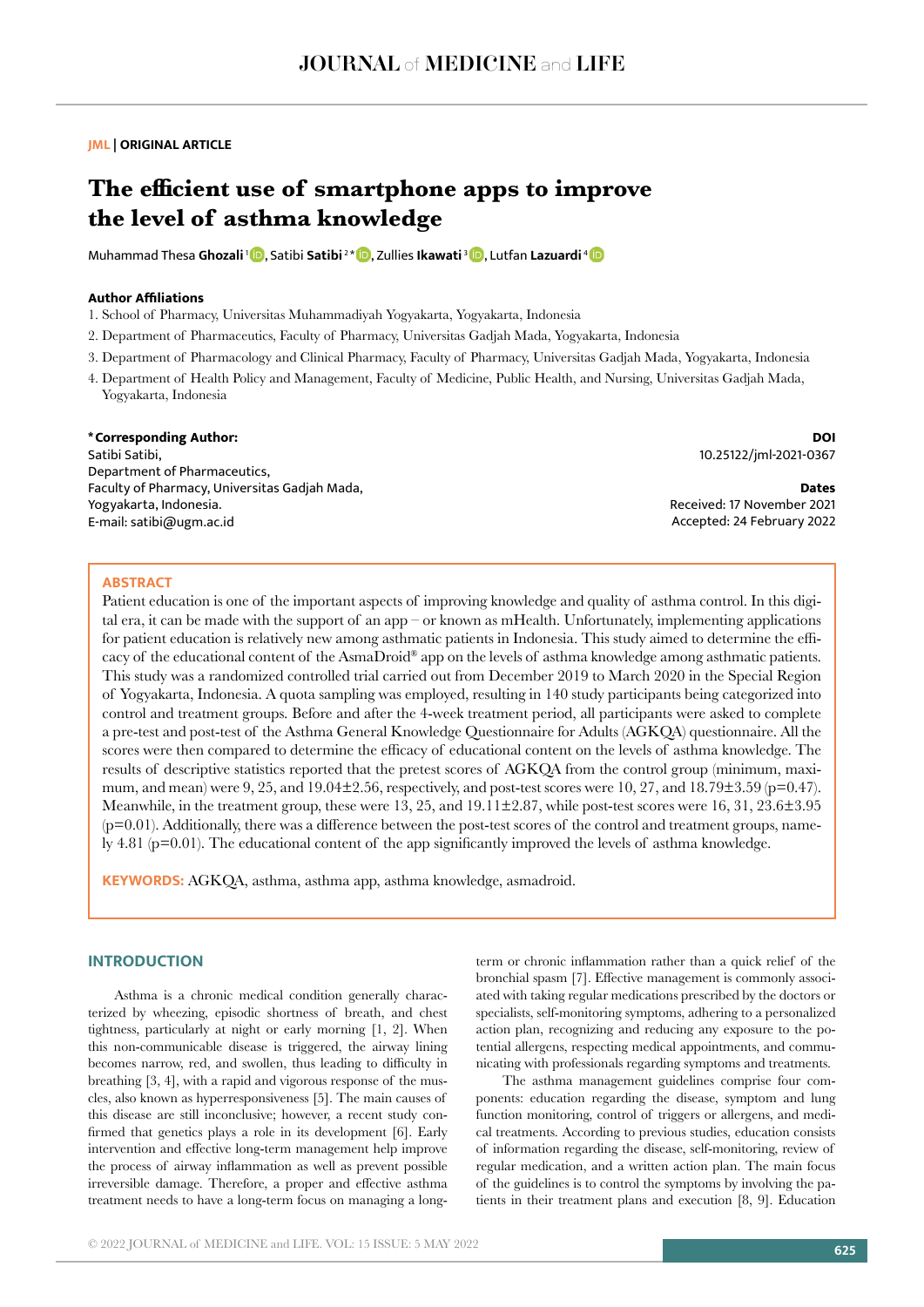can improve the control of the disease with a decrease in emergency department visits and hospital admissions, thereby reducing the morbidity rate and lowering the direct and indirect costs of care [10, 11].

The implementation of apps is now rapidly becoming an integral part of this modern life, with mobile health (mHealth) used in portable devices to provide adequate knowledge of asthma self-management. In principle, the apps can help enable effective asthma self-management interventions, thereby improving the quality of life of asthmatic patients while reducing the costs for health care systems. It could potentially support self-management by overcoming the various barriers associated with the systems, enabling real-time symptom monitoring, facilitating information sharing between patients, caregivers, and health professionals, and providing helpful educational content [12]. Many asthma-related apps performed consistently well across all applied review frameworks, thereby indicating that the apps also improve asthma self-management. However, no study was conducted to examine the effectiveness of a smartphone app in improving the level of knowledge regarding asthma self-management among asthmatic patients in Indonesia. For this reason, this study primarily aimed to determine the efficacy of the educational content of the AsmaDroid® app on the levels of asthma knowledge among Indonesian asthmatic patients.

# **MATERIAL AND METHODS**

# **Study design and participants**

This was a continuation of the previous study, which focused on designing and developing the AsmaDroid® app [13]. This study hypothesized that the educational content of the app could significantly improve the levels of asthma knowledge among asthmatic patients. Consequently, we conducted a randomized controlled trial from December 2019 to March 2020 located in the Special Region of Yogyakarta, Indonesia. We used quota sampling and the number of participants was then calculated according to the formula by Lwanga and Lemeshow [14]. The inclusion criteria were: asthmatic patients aged 19–34 years old, having an Android smartphone, being able to download and install the AsmaDroid® app, and being willing to be a participant. The exclusion criteria were respondents who failed to answer all the questions on the questionnaire and those who resigned from the study (Figure 1).

### **Instruments**

The instruments of this study included the AsmaDroid® app and an Asthma General Knowledge Questionnaire for Adults with Asthma (AGKQA). AsmaDroid® was a Google Android OS app containing educational content on asthma self-management, sourced from a combination of the Regulation of the Minister of Health of the Republic of Indonesia Number 1023 of 2008 on asthma control guidelines and official guidelines by The National Asthma Education and Prevention Program (NAEPP) Expert Panel Report 3. The educational contents included: (a) recognizing asthma, (b) classification of asthma, (c) recognizing and recommended ways to avoid the potential allergens, (c) planning long-term asthma management, (d) managing asthma attacks appropriately, (e) how to perform asthma self-monitoring, and (f) maintaining health and wellbeing. The AGKQA is a questionnaire consisting of 31 questions on general asthma knowledge with a true-and-false response format. The questionnaire was developed as one of the measures for a randomized effectiveness trial of education program for adults with asthma [15]. The list of questions in the AGKQA questionnaire was sourced from a previous study [16].



**Figure 1. Response rate diagram of study participants.**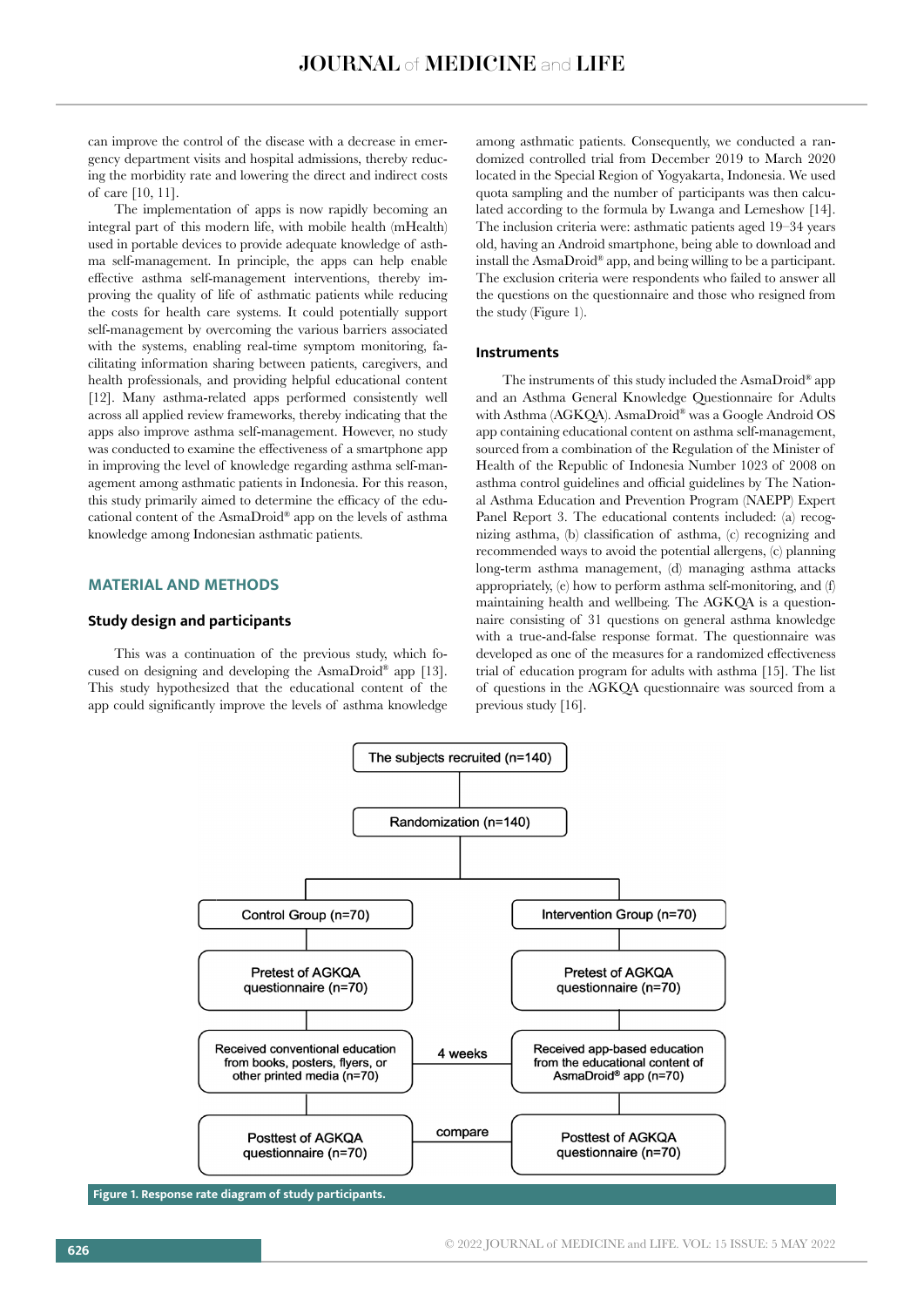# **Intervention**

The intervention consisted of digital education using the AsmaDroid® app, which contains patient education on asthma self-management in text and audio-video format. Technically, all the participants were categorized into two groups, *i.e.*, control and treatment, with 70 participants in each group. They were asked to complete the pre-test and post-test of the AGKQA questionnaire before and after the 4-week treatment period. In the treatment group, they were briefed on using the AsmaDroid® app and then asked to use it for 4 weeks. During the treatment period, they learned asthma self-management through the educational content of the app. They also received notifications to use the app. Meanwhile, the control group did not receive the app and notifications but was welcomed to independently educate themselves through conventional media, including books, posters, videos, and other media except the app. In terms of educational content, there was no difference between both groups.

# **Data collection and analysis**

Data were collected using the AGKQA questionnaire from December 2019 to March 2020, involving 140 participants. All participants were asked to complete the AGKQA pretest using their smartphone and then fill in the following information: (1) demographic characteristics, such as sex, age, and the levels of education, (2) experiences in using any mHealth app, and (3) scores of Asthma Control Test. After a 4-week treatment period, all participants were asked to complete the post-test questionnaire. The obtained data were further compared to determine the levels of asthma knowledge among participants from both groups. The analysis was performed using the statistical software IBM SPSS Version 22.0 for validity and reliability of the AGKQA questionnaire, descriptive analysis, and hypothesis test.

A normality test was performed before a hypothesis test to determine if the data were normally distributed. Data were normally distributed if the p-value was greater than 0.05, with more than a 95% confidence level. A Kolmogorov-Smirnov test was performed to determine the normality of the data since this study involved 140 participants. Table 1 shows the results of the Kolmogorov-Smirnov test.

| Table 1. The results of the Kolmogorov-Smirnov test for the<br><b>AGKOA</b> questionnaire data. |             |                |                                |  |
|-------------------------------------------------------------------------------------------------|-------------|----------------|--------------------------------|--|
| <b>Groups</b>                                                                                   | <b>Test</b> | <b>P-Value</b> | <b>Information</b>             |  |
| Control                                                                                         | Pre-test    | 0.120          | Normally<br>distributed        |  |
|                                                                                                 | Post-test   | 0.274          | <b>Normally</b><br>distributed |  |
| <b>Treatment</b>                                                                                | Pre-test    | 0.647          | Normally<br>distributed        |  |
|                                                                                                 | Post-test   | 0.466          | <b>Normally</b><br>distributed |  |

#### **RESULTS**

## **Study Participants**

This study involved 140 patients from various groups of sex, age, education, mHealth user experience, levels of asthma knowledge, and asthma control. In this study there were more females (53.57%; n=75), aged 18–22 years old (67.85%; n=95), undergraduate (78.57%; n=110), having mHealth experiences (100%; n=140), and with high levels of asthma control (66.42%; n=93) (Table 2).

| Table 2. Demographic characteristics of study participants. |            |              |         |  |
|-------------------------------------------------------------|------------|--------------|---------|--|
|                                                             | $n$ (%)    |              |         |  |
| <b>Demographics</b>                                         | Control=70 | Treatment=70 | P-value |  |
| Sex                                                         |            |              |         |  |
| Male                                                        | 28 (40)    | 37 (52.85)   |         |  |
| <b>Female</b>                                               | 42 (60)    | 33 (47.15)   | 0.124   |  |
| Age<br>(years old)                                          |            |              |         |  |
| $18 - 22$                                                   | 47 (67.15) | 48 (68.57)   | 0.193   |  |
| $23 - 27$                                                   | 23 (32.85) | 22(31.43)    |         |  |
| Levels of<br><b>Education</b>                               |            |              |         |  |
| Undergraduate                                               | 56 (80)    | 54 (77.15)   |         |  |
| Graduate                                                    | 14 (20)    | 16 (22.85)   | 0.620   |  |
| mHealth<br><b>Experiences</b>                               |            |              |         |  |
| <b>Yes</b>                                                  | 70 (100)   | 70 (100)     |         |  |
| <b>No</b>                                                   | 0(0)       | 0(0)         |         |  |
| Levels of<br>Asthma Knowledge                               |            |              |         |  |
| Low $(60%)$                                                 | 31 (33.45) | 28 (40)      | 0.871   |  |
| High (≥60%)                                                 | 39 (66.55) | 42 (60)      |         |  |
| Levels of<br><b>Asthma Control</b>                          |            |              |         |  |
| <b>Uncontrolled (&lt;20)</b>                                | 6(8.57)    | 12 (17.14)   |         |  |
| <b>Partially Controlled</b><br>$(20-24)$                    | 45 (64.28) | 48 (68.57)   | 0.162   |  |
| Controlled (25)                                             | 19 (27.15) | 10 (14.29)   |         |  |

#### **Validity and Reliability Test**

A validity test is a testing model to determine how valid the instrument used to measure an object is. A reliability test mainly aims to ascertain whether the questionnaire used to collect data is reliable. In this study, the questionnaire included the Indonesian version of the Asthma General Knowledge Questionnaire for Adults (AGKQA).

A content validity test for the Indonesian version of AGKQA was conducted by a pulmonologist, a general practitioner, a pharmacist, and a nurse, who were lecturers at the Faculty of Medicine and Health Sciences, Universitas Muhammadiyah Yogyakarta. The findings of the test showed that 31 question items were good. In terms of construct validity, almost all question items (n=31) showed moderate correlation with the r-value of each item, ranging from 0.50 to 0.69. There were 6 question items with a high correlation. Table 3 comprises the results of Pearson's correlation of the Indonesian version of the AGKQA.

The Cronbach's alpha value of the AGKQA questionnaire was greater than 0.690, showing that it was reliable and trustworthy (Table 4).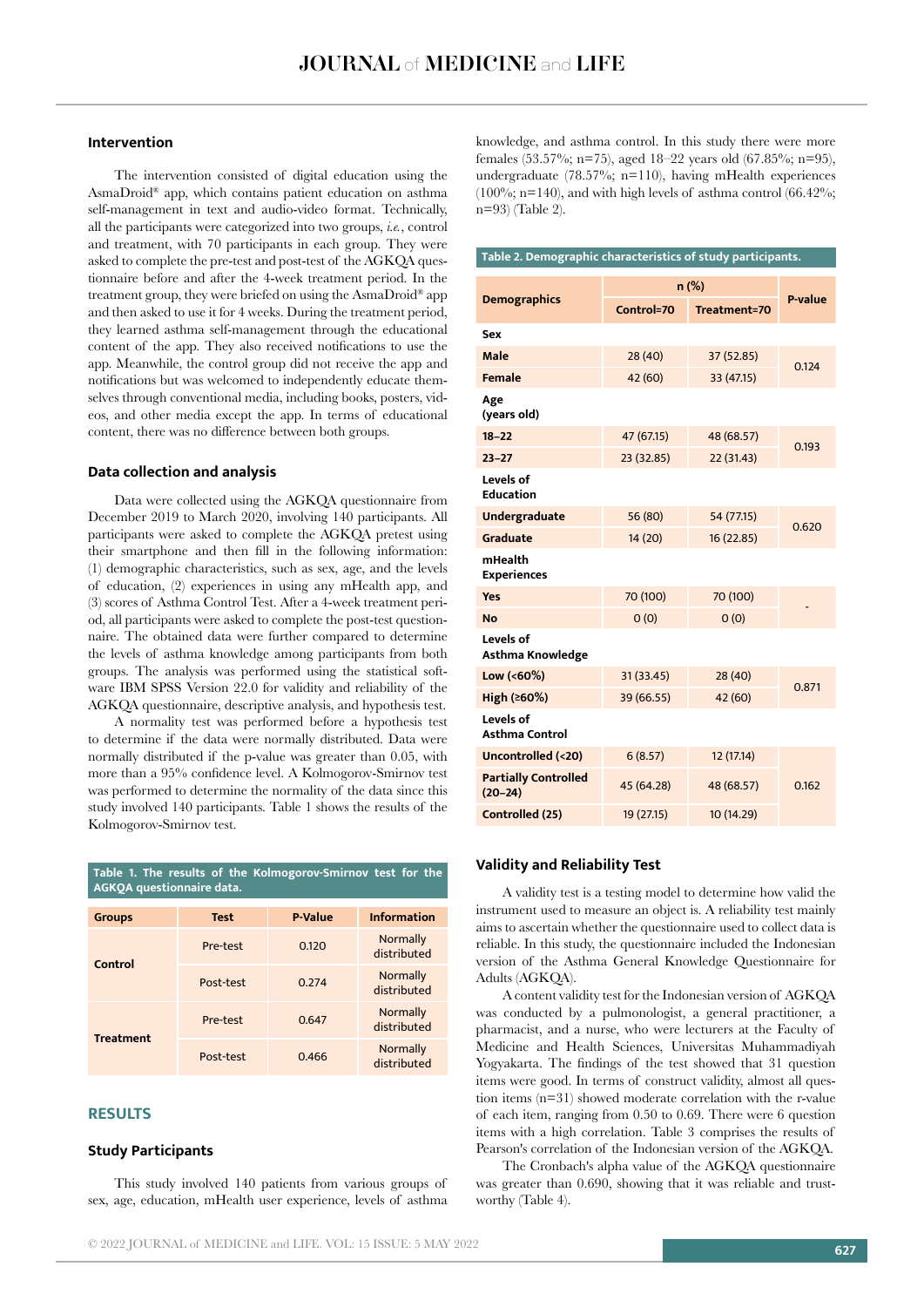| <b>Classification</b>          | <b>Question (r)</b> | <b>Result</b>               |
|--------------------------------|---------------------|-----------------------------|
|                                | AGKQA1 (r=0.599)    | <b>Moderate Correlation</b> |
|                                | AGKQA2 (r=0.504)    | <b>Moderate Correlation</b> |
|                                | AGKQA3 (r=0.589)    | <b>Moderate Correlation</b> |
|                                | AGKQA4 (r=0.652)    | <b>Moderate Correlation</b> |
|                                | AGKQA5 (r=0.555)    | <b>Moderate Correlation</b> |
|                                | AGKQA6 (r=0.701)    | <b>High Correlation</b>     |
|                                | AGKQA7 (r=0.547)    | <b>Moderate Correlation</b> |
|                                | AGKOA8 (r=0.574)    | <b>Moderate Correlation</b> |
|                                | AGKQA9 (r=0.564)    | <b>Moderate Correlation</b> |
|                                | AGKQA10 (r=0.640)   | <b>Moderate Correlation</b> |
|                                | AGKQA11 (r=0.670)   | <b>Moderate Correlation</b> |
|                                | AGKQA12 (r=0.752)   | <b>High Correlation</b>     |
|                                | AGKQA13 (r=0.815)   | <b>High Correlation</b>     |
|                                | AGKOA14 (r=0.524)   | <b>Moderate Correlation</b> |
| Low $r = 0.26 - 0.49$          | AGKQA15 (r=0.629)   | <b>Moderate Correlation</b> |
| Moderate r = 0.50-0.69         | AGKQA16 (r=0.619)   | <b>Moderate Correlation</b> |
| High or strong = $0.70 - 0.89$ | AGKQA17 (r=0.617)   | <b>Moderate Correlation</b> |
|                                | AGKQA18 (r=0.600)   | <b>Moderate Correlation</b> |
|                                | AGKQA19 (r=0.679)   | <b>Moderate Correlation</b> |
|                                | AGKQA20 (r=0.601)   | <b>Moderate Correlation</b> |
|                                | AGKQA21 (r=0.611)   | <b>Moderate Correlation</b> |
|                                | AGKQA22 (r=0.792)   | <b>High Correlation</b>     |
|                                | AGKQA23 (r=0.593)   | <b>Moderate Correlation</b> |
|                                | AGKQA24 (r=0.734)   | <b>High Correlation</b>     |
|                                | AGKQA25 (r=0.587)   | <b>Moderate Correlation</b> |
|                                | AGKQA26 (r=0.707)   | <b>High Correlation</b>     |
|                                | AGKQA27 (r=0.636)   | <b>Moderate Correlation</b> |
|                                | AGKQA28 (r=0.524)   | <b>Moderate Correlation</b> |
|                                | AGKQA29 (r=0.515)   | <b>Moderate Correlation</b> |
|                                | AGKQA30 (r=0.688)   | <b>Moderate Correlation</b> |
|                                | AGKQA31 (r=0.589)   | <b>Moderate Correlation</b> |
|                                |                     |                             |

# **Table 3. Results of validity test of the Indonesian version of the AGKQA questionnaire.**

## **Descriptive Analysis**

A descriptive statistical analysis is generally used to illustrate various data characteristics. The questionnaire response items of this study comprised two answers: true (scored 1) and false (scored 0). Table 5 shows the descriptive statistical analysis of the control and intervention groups, namely minimum, maximum, and average values. The minimum, maximum, and average values of the pretest results in the control group were 9, 25, and 19.04±2.56, respectively, and the post-test values were 10, 27, and 18.79±3.59. There was a decrease in the mean values by 0.25, with p=0.47 in the control group. Patient education using

| Table 4. Result of the reliability test of the Indonesian version<br><b>AGKOA</b> questionnaire. |                         |               |  |
|--------------------------------------------------------------------------------------------------|-------------------------|---------------|--|
| N of Items                                                                                       | <b>Cronbach's Alpha</b> | <b>Result</b> |  |
| -31                                                                                              | 0.930                   | Reliable      |  |

conventional media, such as books, posters, flyers, pamphlets, or other printed media, did not significantly improve the levels of knowledge among participants in the control group.

The minimum, maximum, and mean values of pretest scores from the treatment group were: 13, 25, and 19.11±2.87, while post-test scores were 16, 31, and 23.60±3.95. In the treatment group, the mean scores improved by  $4.49$  ( $p=0.01$ ). It suggests that the educational content of the AsmaDroid® app significantly improved the levels of asthma knowledge among participants in the treatment group. Table 5 shows the descriptive statistical analysis of pre-test and post-test scores of the AGKQA questionnaire from the control and treatment groups.

### **Hypothesis Analysis**

A hypothesis test is a statistical method that uses sample information to determine whether the hypothesis is established on the assumption of general parameters [17]. The hypothesis of this study indicates that the asthma self-management educational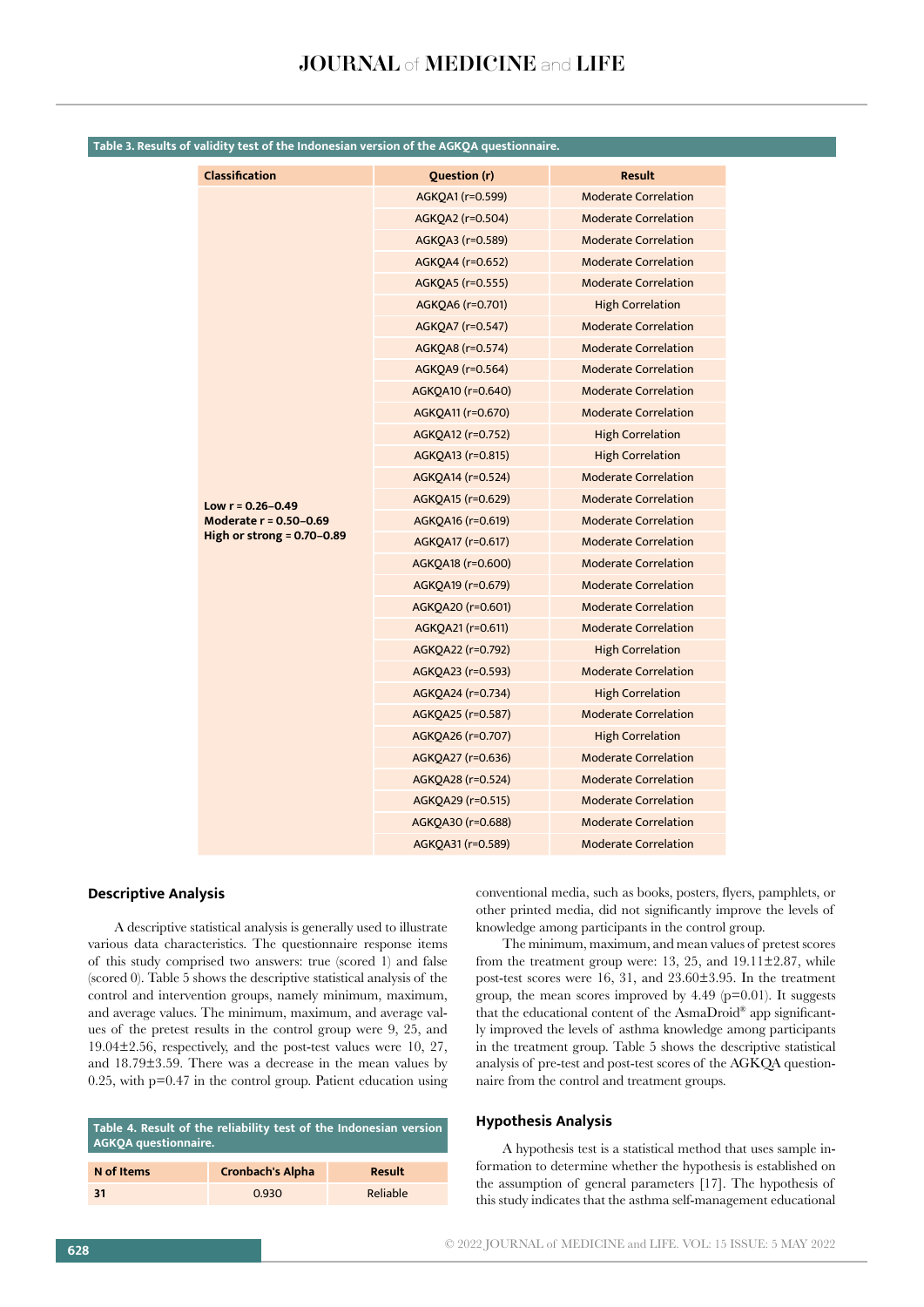| <b>Groups</b>    |                 | <b>Minimum</b> | Maximum | Mean             | <b>P-Value</b> |
|------------------|-----------------|----------------|---------|------------------|----------------|
| Control          | Pretest         | 9              | 25      | $19.04 \pm 2.56$ | $-0.25(0.47)$  |
|                  | <b>Posttest</b> | 10             | 27      | $18.79 \pm 3.59$ |                |
| <b>Treatment</b> | <b>Pretest</b>  | 13             | 25      | $19.11 \pm 2.87$ |                |
|                  | <b>Posttest</b> | 16             | 31      | $23.60 \pm 3.95$ | 4.49(0.01)     |

# **Table 5. Results of descriptive statistical analysis of study participants.**

content of the AsmaDroid® app effectively improved the levels of asthma knowledge among asthmatic patients, which was determined using the independent sample t-test approach.

An independent sample t-test describes a parametric analysis implemented to determine the statistical evidence in two independent groups and their significant differences [18]. In this study, the test was conducted to determine that the differences in the post-test results between the control and intervention groups were significant. Table 6 shows that this study employed homogeneous data that met the requirements for testing with an independent sample t-test. The obtained data were considered significantly different, assuming their p-value was higher than 0.05 [18].

| Table 6. Results of Independent Sample t-Test. |                 |                  |                              |                |
|------------------------------------------------|-----------------|------------------|------------------------------|----------------|
| <b>Groups</b>                                  |                 | Data<br>Variance | <b>Difference</b><br>in Mean | <b>P</b> Value |
| Control                                        | <b>Posttest</b> | 0.071            | 4.81                         | 0.001          |
| <b>Treatment</b>                               |                 |                  |                              |                |

The independent sample t-test confirmed that the difference between the post-test scores of the control and treatment groups was 4.81 (p=0.001), meaning that the educational contents of the AsmaDroid® app significantly improved the levels of asthma knowledge.

# **DISCUSSION**

This study compared the use of apps (AsmaDroid®) with conventional learning media, such as books, posters, and other printed media, to improve asthma knowledge among asthmatic patients. To determine the effectiveness of the app, the study utilized an AsmaDroid® app and an Indonesian version of the Asthma General Knowledge Questionnaire for Adults (AGKQA) questionnaire.

This study involved 140 patients from various groups of sex, age, education, mHealth user experience, asthma knowledge levels, and asthma control. Table 2 summarizes the background and demographic information of the participants. The study mostly included females (53.57%; n=75), aged 18–22 years old (67.85%; n=95), undergraduate  $(78.57\%; n=110)$ , and with high levels of asthma control (66.42%; n=93). The levels of asthma control were determined using an Asthma Control Test questionnaire. This questionnaire has 5 question items and response alternatives, namely: well-controlled (with a score of 25), meaning that the symptoms have been under control over the last four weeks, on-target (20–24), meaning that symptoms have been reasonably well controlled, and off-target (<20) meaning that the symptoms were not fully controlled [19]. The characteristics of asthma control levels had a p-value greater than 0.05, meaning that the difference between both groups was not significant.

All study participants (100%; n=140) had experience using mHealth apps. In terms of levels of asthma knowledge, more than half of participants (57.85%; n=81) were categorized as high, meaning that they had a score of AGKQA pre-test greater than or equal to 60. According to a previous study, an AGKQA score greater than or equal to 60 was considered high, while less than 60 was low [15]. Additionally, there were no statistical differences (p>0.05) between groups in terms of sex, age, and level of education (Table 2).

The use of asthma self-management educational content of the app (AsmaDroid®) effectively improved the level of asthma knowledge among its users. There was a decrease of 0.25 in the control group between the pretest and the post-test scores, with an average score of 19.04 for the pretest and an average score of 18.79 for the post-test (p=0.474)(Table 1). In the intervention group, the levels of asthma knowledge among the participants significantly improved, with an average score of 19.11 for the pre-test and 23.60 for the post-test (p=0.001). This clearly describes that the use of the asthma self-management educational content of the app significantly improved the level of asthma knowledge of study participants. This finding was in line with a previous RCT study, which reported that educational interventions delivered through smartphones (telemedicine and app) helped improve the quality of life of asthmatic patients. Additionally, it enhances patients' symptom management ability and reduces the burden on patients and their care providers [20]. Another positive RCT study also reported that an information and communication technology-based intervention had a high level of user satisfaction among minority and urban or low-income asthmatics, improving their clinical outcomes [21].

This study also found a significant difference between the average values of both groups, *i.e.*, 23.60 for the intervention group and 18.79 for the control group (p=0.001), with a higher score in the intervention group. This finding is in accordance with a previous study utilizing an RCT method, which found improvement in the levels of knowledge among patients receiving education through digital media, including apps [21]. Additionally, another study found that educational interventions using telehealth (*i.e.*, mHealth app) were significantly effective in providing health information related to asthma [22].

In 2018, a systematic review assessed the role of mobile phone technology, *i.e.* asthma self-management apps or interactive software systems, in improving the conditions associated with asthma management among asthmatic children and adolescents. The review was comprehensive, and both quantitative and qualitative studies were synthesized. The quantitative studies provided limited evidence that the use of an app might positively affect managing asthma symptoms, asthma self-efficacy, and asthma medication adherence. Furthermore, the qualitative studies concluded that the app could improve and facilitate asthma self-management among children and adolescents [23].

In the future, it is not difficult to imagine that in this digital age, asthma self-management apps can be a convenient and attractive